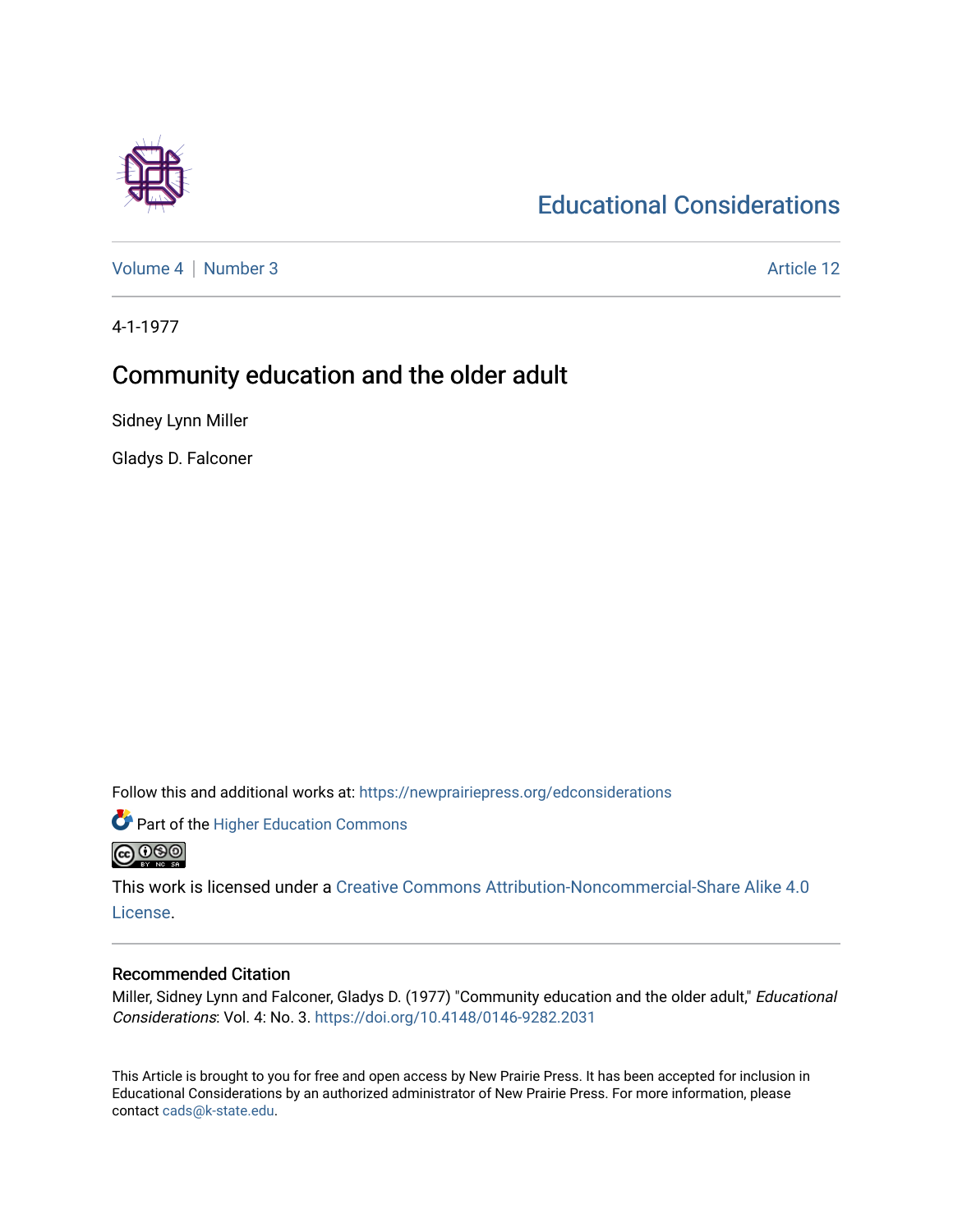# **Community education and the older adult**

l

 $\mathbb{I}$ 

by Sidney Lynn Miller and Gladys **0.** Falconer



**Sidney Lynn Miller is an assistant professor of educational administration and. training director of the Mid·**  west Community Education Development Center at the **University of Missouri·St. Louis. Her past experience in·**  cludes summer work as a policewoman while she was com**pleting her undergraduate degree in criminal justice from Michigan State University. She received her Ed.0 . from**  Western Michigan University In 1976.

Gladys D. Falconer is currently employed al the Univer **sity of Missouri ·St. Louis as a gerontology specialist. In the**  past, she has worked with groups of all ages, either as a **volunteer or a professional. Her volunteer work includes aiding in nutrition problems in Ghana \Vith the Department**  of Social Welfare and Community Development. She is the **mother of four children.** 

SPRING, 1977

The purpose of this article is twofold: a) to acquaint the reader with some factual information relating 10 the older American; b) to familiarize the reader with the community education philosophy and based on this philosophy how local communities can plan and implement programs and services for and with older adulls.

#### Statistics Relating to the Older American

The Department of Heallh, Education and Welfare publication entitled Facts About Older Americans 1976 (1976). includes information and statistics concerning the number, life expectancy, geographic location, living arrangements, income, employment and education of older Americans. This informalion is summarized briefly in the next few paragraphs.

#### Definition

Those persons aged 65 years and over are considered older Americans. This chronological designation is con· venient for the purposes of reporting, but tends to obscure the fact that aging is a continuous process from birth to death, and is a process that varies with the individual. A person can be physically and psychologically "old" at the age of 30, and likewise, a person age 65 may be physically and psychologically much younger than his chronological years might Indicate.

#### Life Expectancy

The life expectancy of a person born in 1900 was 47 years. The life expeclancy of a person born in 1974 Is a projected 72 years. Because of a reduced death rate in children and young adults, more people now reach old age, but once there, they do not live much longer than their ancestors.

Women reaching age 65 can expect to live another 18 years; men reaching age 65 can expect to live another 13 years.

#### Number

Older population trends in the twentieth century are shown in Table 1.

Table 1. Older Population Trends in the 20th Century

|                                 | 1900   | 1975    | 2000                                        |
|---------------------------------|--------|---------|---------------------------------------------|
| Number in<br>millions           | 3.1    | 22.4    | 31                                          |
| Percent of total.<br>population | 4.1    | 10.5    | $10.7 - 11.7$<br>(depends on<br>birth rate) |
| Ratio of women<br>to men        | 98/100 | 144/100 | 154/100                                     |

The above table clearly indicates that the older populalion is increasing and that women in this population outnumber men at an increasing rate.

27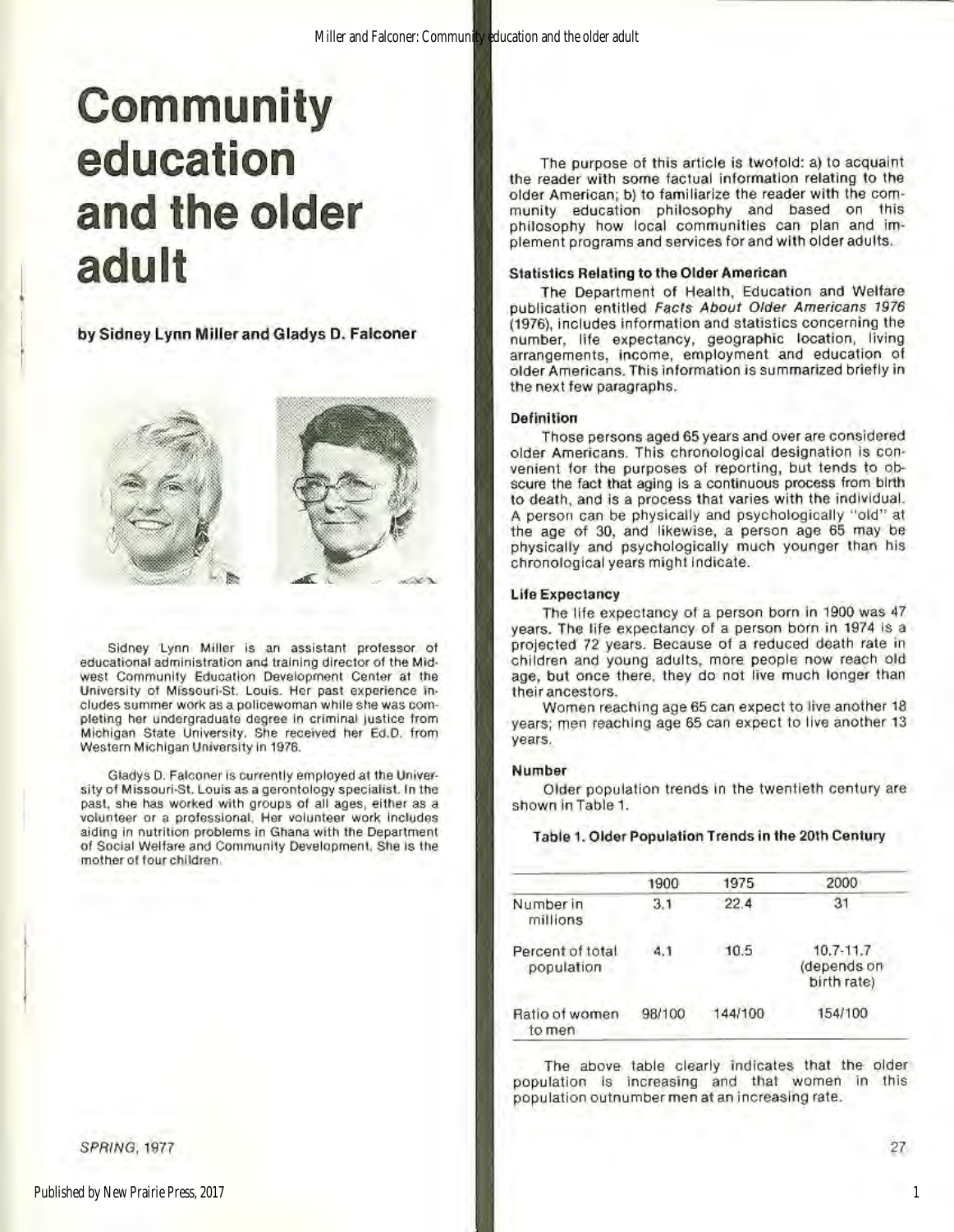#### **Geographic Location**

**Living Arrangements** 

institutionalized population.

 $\mathfrak{D}$ 

In 1975, about half of the older population lived in the six most populous states of California, Illinois, New York, Ohio, Pennsylvania, Texas; and in Florida, the eighth most populous state.

Nine states had 12 per cent or more older persons in their total population: Florida, 16.1 per cent; Arkansas, 12.8 per cent; Iowa, 12.7 per cent; Missouri and Kansas, 12.6 per cent; Nebraska, 12.5 per cent; South Dakota, 12.4 per cent; Oklahoma, 12.3 per cent; and Rhode Island, 12.2 per cent.

In 1975, about one million persons, five percent of the older adult population, lived in institutional settings. Table shows the living arrangements of the non-

#### Education

"In 1972, almost half of the elderly population had not completed eight years of elementary school. About seven per cent were college graduates" (Special Committee on Aging United States Senate, 1974, p. xxi). The level of educational attainment is increasing as the more highly educated younger age cohorts reach their 65th birthdays. This is evidenced in Table 3.

#### Table 3, Projected Education Attainment of U.S. Population 65 Years and Older: 1970 to 1990.

| Year | Percent of<br><b>High School Graduates</b> |
|------|--------------------------------------------|
| 1970 | 28.3                                       |
| 1975 | 35.2                                       |
| 1980 | 44.0                                       |
| 1990 | 49.4                                       |

Source: U.S. Bureau of Census, 1976.

#### Social and Economic Problems of Older Adults

Harris, et al. (1975) conducted a study to determine attitudes toward and expectations of aging in this country. of both the general public and older Americans. The introduction to this study states the following:

The social and economic opportunities available to any group in this society depend not only on their own resources, capabilities and aspirations but, as importantly, on the resources, capabilities and<br>aspirations that the public at large attribute to them. Americans 65 and over are no exception. The potential contribution that older people can make to this country depends not only on their self-confidence and belief in their abilities and desire to remain active and useful members of society, but also on the confidence that the public at large places in them as contributing human beings (p. i).

Data from the study shows that most older people in this country want and have the potential to be productive contributing members of our society and that their condition in life is better, both economically and socially than the general public believes it to be. However, the Harris Study cautioned that low percentages in certain categories must be translated into numbers of persons affected. For example, 15 per cent of persons 65 and over, report not having enough money to live on as a personal problem. This 15 per cent translates to some three million older persons.

Older Americans in the Harris Study were asked the seriousness of certain problem areas for them personally. Table 4 lists some of these areas and their responses.

The authors suggest that community agencies and organizations serving older persons may, through cooperative efforts, have an impact on many of the problems reported in Table 4.

When the data are presented by income, it is worthy to note that the lowest income group, the 23 per cent of older persons with household incomes less than \$3,000, "suffer much more seriously from every problem than the more affluent" [emphasis added] (Harris et al., 1975, p. 130).

#### Income

In 1974, about 20 per cent of the couples, where there was a husband age 65 or older, received an annual income less than \$4,000; approximately 24 per cent of the elderly couples received incomes of \$10,000 or more. Half of those elderly persons who were living alone, or with nonrelatives, received \$3,000 or less.

#### **Employment**

In 1975, more than 2.9 million (14 per cent) of the older Americans were in the labor force, working or seeking employment. Of this 2.9 million, 1.9 million were men, and 1 million were women.

#### EDUCATIONAL CONSIDERATIONS

https://newprairiepress.org/edconsiderations/vol4/iss3/12 DOI: 10.4148/0146-9282.2031

28



Table 2. Living Arrangements, 1975



Source: Facts about Older Americans, 1976, p. 7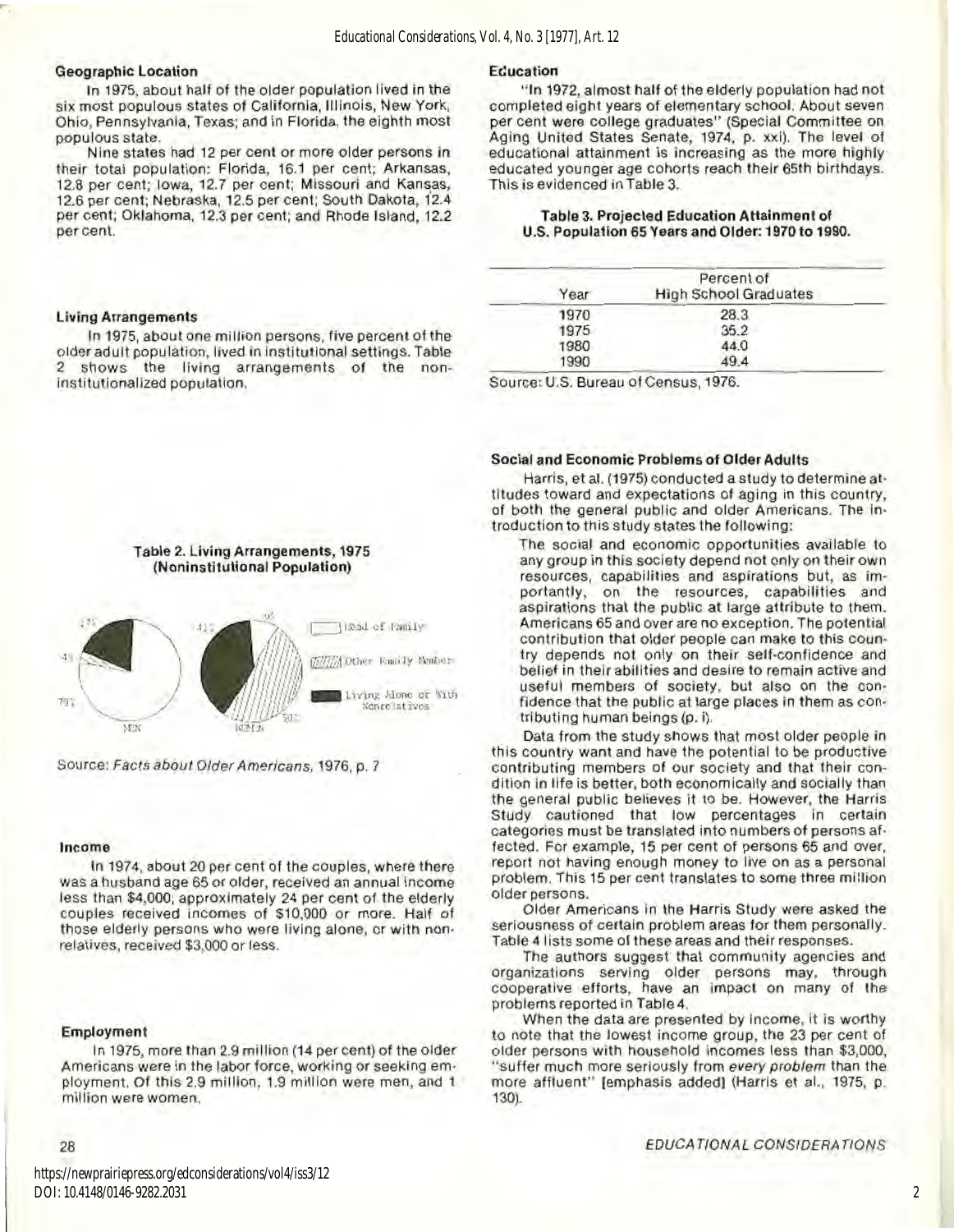Responses to other questions relating to general mobility were reported as very serious problems for approximately 15 per cent of the older adults, again with the lowest imcome group being most seriously affected.

Recurring indications throughout the survey pointed to the need for such in-home services as cooking, cleaning, laundry, personal care, grocery shopping, minor home repairs, help in getting 10 medical services and so on.

| Table 4. Personal Experience: Serious |  |
|---------------------------------------|--|
| <b>Problems of Older Americans</b>    |  |

|                                       | Very Serious<br>(Percent) | <b>Very Serious</b><br>Plus Somewhat<br>Serious<br>(Percent) |
|---------------------------------------|---------------------------|--------------------------------------------------------------|
| Fear of crime                         | 23                        | 47                                                           |
| Poor health                           | 21                        | 50                                                           |
| Not having enough money<br>to live on | 15                        | 40                                                           |
| Loneliness                            | 12                        | 29                                                           |
| Not enough medical<br>care            | 10                        | 23                                                           |
| Not enough education                  | 8                         | 25                                                           |
| Not feeling needed                    |                           | 19                                                           |
| Not enough to do<br>to keep busy      | 6                         | 17                                                           |
| Not enough friends                    | 5                         | 16                                                           |
| Not enough job<br>opportunities       | 5                         | 12                                                           |
| Poor housing                          | 4                         | 11                                                           |

Source: Harris et al., 1975, pp.31, 32.

The Harris study provides a wealth of information not only for those working with otder persons, but also for those interested in developing and implementing programs and policies for the aging.

#### Community Education

I

"Community Education is the process that achieves a balance and a use of all Institutional forces in the education of the people-all of the people-of the community" (Seay, 1974, p. 11).

There are two key phrases in the above definition: "balance and a use of all institutional forces" and "education of the people-all of the people." The remain· der of this discussion will examine each phrase as it relates to the older adult.

#### Cooperation of Community Agencies, Organizations and Other Resources

Every community has a variety of resources residing in, or responsible for providing various services to the community. These resources are physical, such as facilities and materials; and human, Including both In· dividual community members, and community agency personnel, who have various talents and skills. Frequently found in communities are governmental units, Area Agen· cies on Aging, educational institutions, health and welfare agencies, service organizations (such as the Optimists

SPRING, 1977

and Kiwanis clubs), recreational programs, law en· forcement, fire and other safety agencies. It is through the cooperation of such resources that many solutions to problems, and improvements to the community, can beef· fected. Such resources, working together in a sincere ef· fort, should certainly be able to improve the lives of older adults in their respective communities.

Many community education programs have community education councils, which work along with the community education coordinator or director, to assist in the activities of the total community education program. There is a strong need for those involved in both the coun· ell membership and the total community education program to be representative of the entire community. This includes representation from various ethnic backgrounds, race, sex, age, geography, interest groups, agencies, organizations, business and industry. Such representation on a community education council can, through the bringing together of these various resources, lead to the beginning of cooperation and understanding of the roles each resource can play.

#### Education

Throughout most of the problems identified as those affecting the older adult, the need for education is apparent. There seems to be a need of education for older adults; education of agency and community persons about the older population is also necessary. Listed below are several of the problems commonly identified with the older adult. Following the listing of each problem is a brief commentary on how community resources might begin to cooperate and provide the necessary education and ser· vices to help alleviate these problems. These are but a few alternatives. The key is commitment and innovation. It will be up to the members of each community to develop the most appropriate means of cooperating with their com· munity.

#### **Finance**

Employing older adults where part or full time help is needed, and where there is a match between the older adult's capabilities and the job requirements, is one way to suplement the income of older Americans.

In addition to the locally sponsored positions. several programs administered by federal agencies provide funding for older adult positions. These Include: Com· prehensive Employment and Training Programs (Depart· ment of Labor); Senior Community Service Employment Program of the Older Americans Act (Department of Labor); Older Persons Opp0rtunities and Services (Com· munity Services Administration); Foster Grandparents Program (ACTION); Volunteers in Service to America (AC· TION); Senior Companion Program (ACTION).

The following federal programs provide some kind of remuneration for out-of-pocket expenses for volunteers in the programs: Retired Senior Volunteer Program (AC· TION); Action Cooperation Volunteer Program (ACTION); Service Corps of Retired Executives and Active Corps of Executives (Small Business Administration).

Providing instruction for the development of skills which can lead to part or full time employment, or to other money earning activities, is another way to assist older adults in a financial way. This may involve offering formal education or vocational classes, or providing enrichment programs in which the learner may develop such skills as upholstering. candle making, jewelry making and other

29